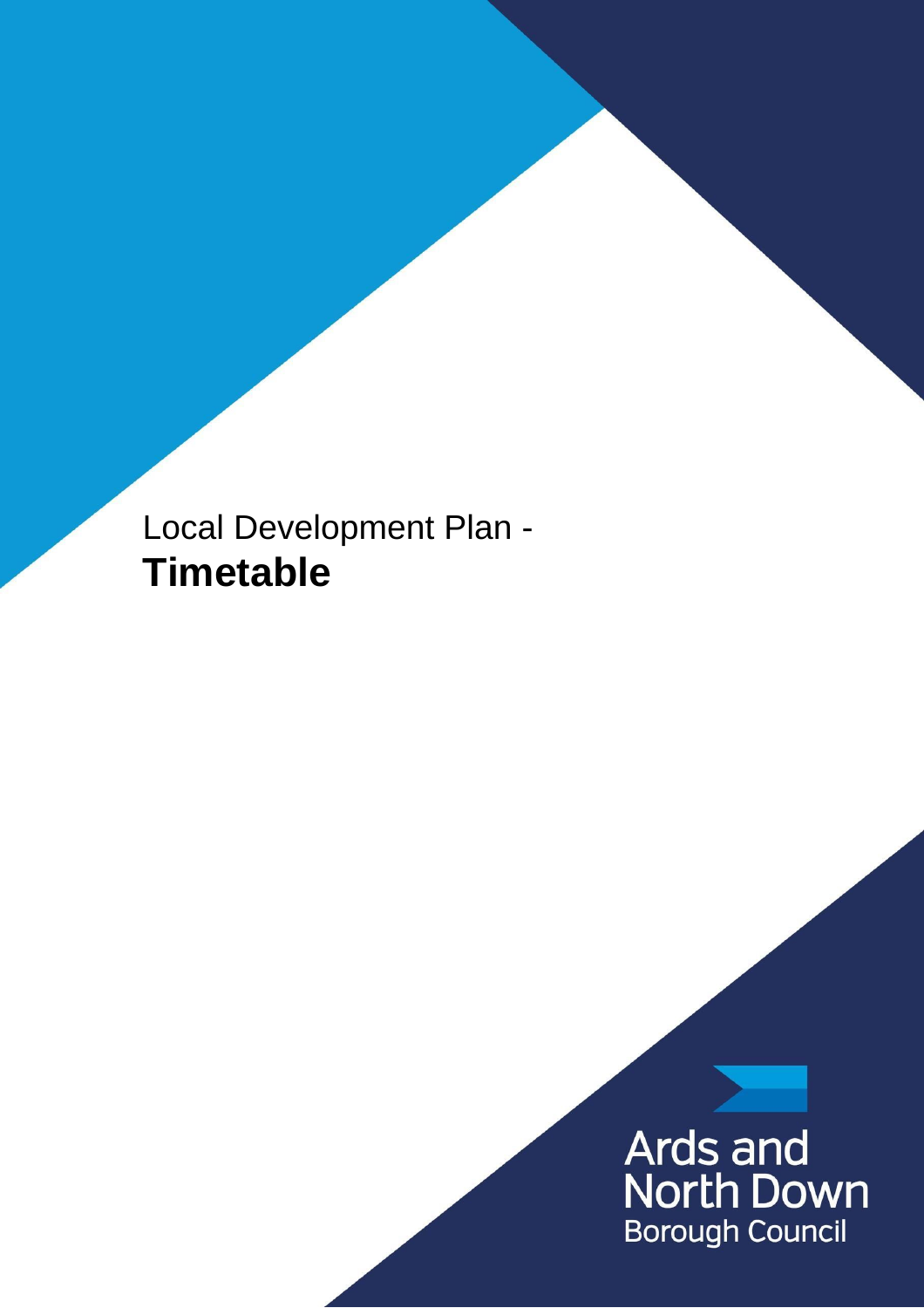### **Getting in Touch**

Should you have a planning query, you can contact the Council's Planning Department in the following ways:

| By email to:     | planning@ardsandnorthdown.gov.uk                                                        |
|------------------|-----------------------------------------------------------------------------------------|
| By post to:      | <b>Planning Department,</b><br>2 Church Street,<br><b>Newtownards</b><br><b>BT234AP</b> |
| By telephone on: | 03000133333<br>(Main switch at Council Office - Church Street) 028 91824000             |

Should you require a copy of this Timetable in an alternative format, it can be made available on request in large print, audio format, or Braille. It may also be made available in minority languages to meet the needs of those for whom English is not their first language.

The timetable is not intended to be a source of definitive legal advice. Reference should be made to the actual legislation referred to in this statement and if any discrepancy exists the provisions of the legislation will prevail.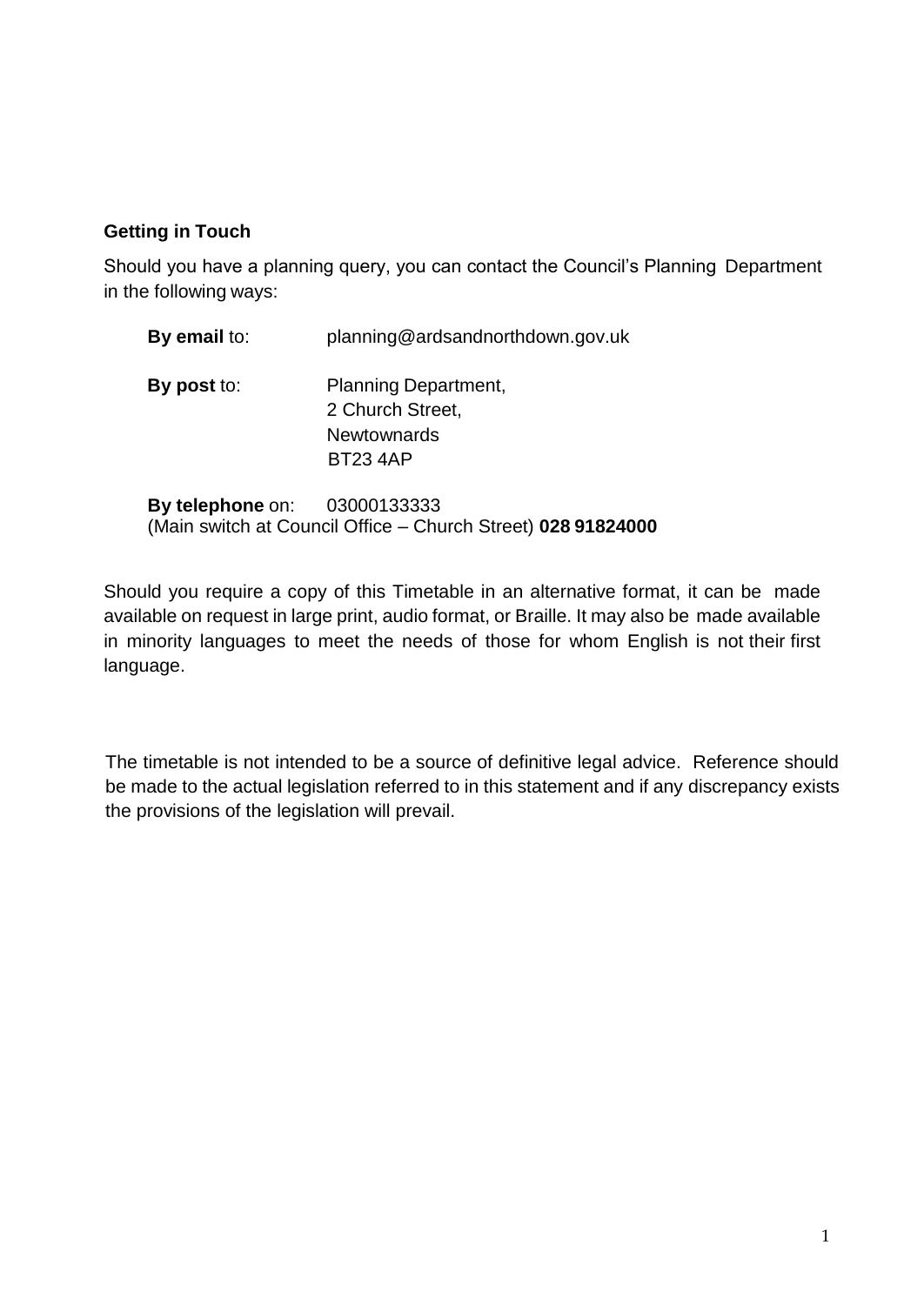#### 1 **Introduction**

- 1.1 The purpose of this timetable is to set out the key stages and the indicative schedule for the production of the Ards and North Down Borough Council Local Development Plan (LDP).
- 1.2 The timetable meets the legislative requirements of the Planning Act (Northern Ireland) 2011 and the associated Planning (Local Development Plan) Regulations (Northern Ireland) 2015. In preparation of the timetable consultation<sup>1</sup> shall be undertaken with the Planning Appeals Commission and the Department for Infrastructure<sup>2</sup>.

### 2 **Purpose of the Local Development Plan**

- 2.1 The purpose of the Ards and North Down Borough Local Development Plan is to inform the general public, statutory authorities, developers and other interested parties of the policy framework and land use proposals that will guide development decisions within the Borough for a 15-year time frame.
- 2.2 The new LDP will be prepared in the context of the Council's Corporate Plan and shall take account of the Community Plan. It shall enable us to plan in a positive manner for the Borough.
- 2.3 The LDP will take account of the regional policy context set by the Northern Ireland Executive and Central Government Departments. This includes, among others, the Sustainable Development Strategy, the Regional Development Strategy, the Strategic Planning Policy Statement and Planning Policy Statements.
- 2.4 The LDP shall be produced in two stages and will comprise two separate documents that will shape development within the Borough in the next 15 years. The first new development plan document will be the Plan Strategy which will be followed by a Local Policies Plan.

 $\overline{a}$ 1 In accordance with Regulation 5 of the Planning (Local Development Plan) Regulations (Northern Ireland) 2015

<sup>&</sup>lt;sup>2</sup> Regulation 7 of the Planning (Local Development Plan) Regulations (Northern Ireland) 2015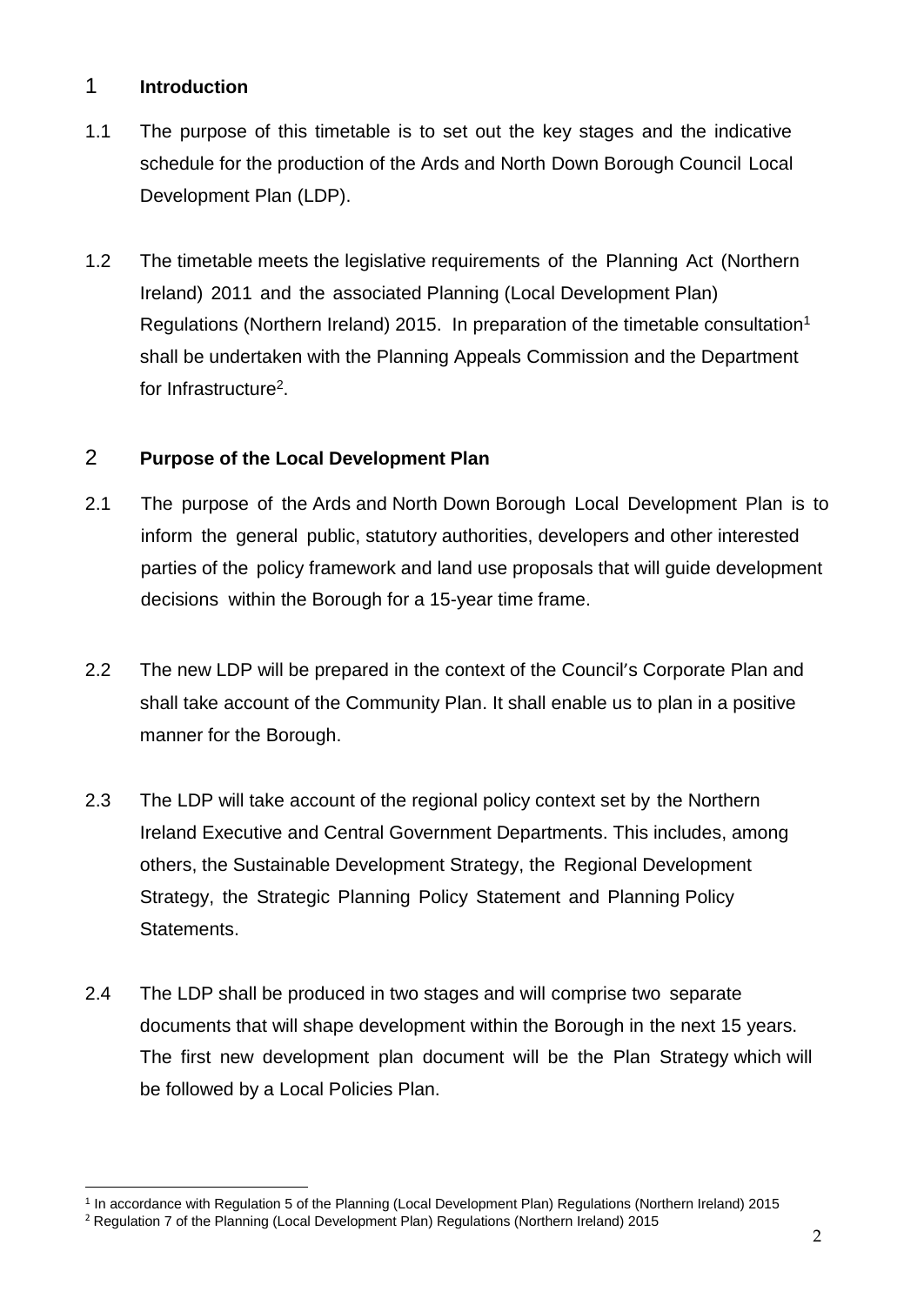**Plan Strategy** – The strategic policy framework for the plan area as a whole across a range of topics. It will set out a vision for the Borough as well as the objectives and strategic policies required to deliver that vision. A spatial strategy that indicates in broad strategic terms the locations where different types of development will be promoted. Establishing this strategic direction early in the plan process will provide a level of certainty on which to base key development decisions in the area as well as the necessary framework for the preparation of the Local Policies Plan; and

**Local Policies Plan** – The Council's local policies and site specific proposals in relation to the development and use of land across the Borough. It will contain the local policies, including site specific proposals, designations and land use zonings required to deliver the Council's vision, objectives and strategic policies, as set out in the Plan Strategy.

- 2.5 Before the development plan documents are prepared, key planning issues will be identified and a range of options defined for addressing these issues. This will culminate in the publication of a Preferred Options Paper (POP).
- 2.6 Once the Plan Strategy (PS) is adopted, the Council shall prepare a Local Policies Plan (LPP) consistent with the PS. This will include the site-specific proposals, policy designations and land use zonings that will be required to deliver our vision, objectives, spatial strategy and strategic policies that will be defined in our Plan Strategy.
- 2.7 Parallel to the preparation of the Preferred Options Paper, the Plan Strategy and the Local Policies Plan is the process of **Sustainability Appraisal**. This appraisal process aims to ensure that the policies and proposals in the LDP are socially, economically and environmentally sustainable. Relevant reports will be published at each of the key stages of the plan making process. This will include consultation on the scope of the appraisal at the Preferred Options Paper stage.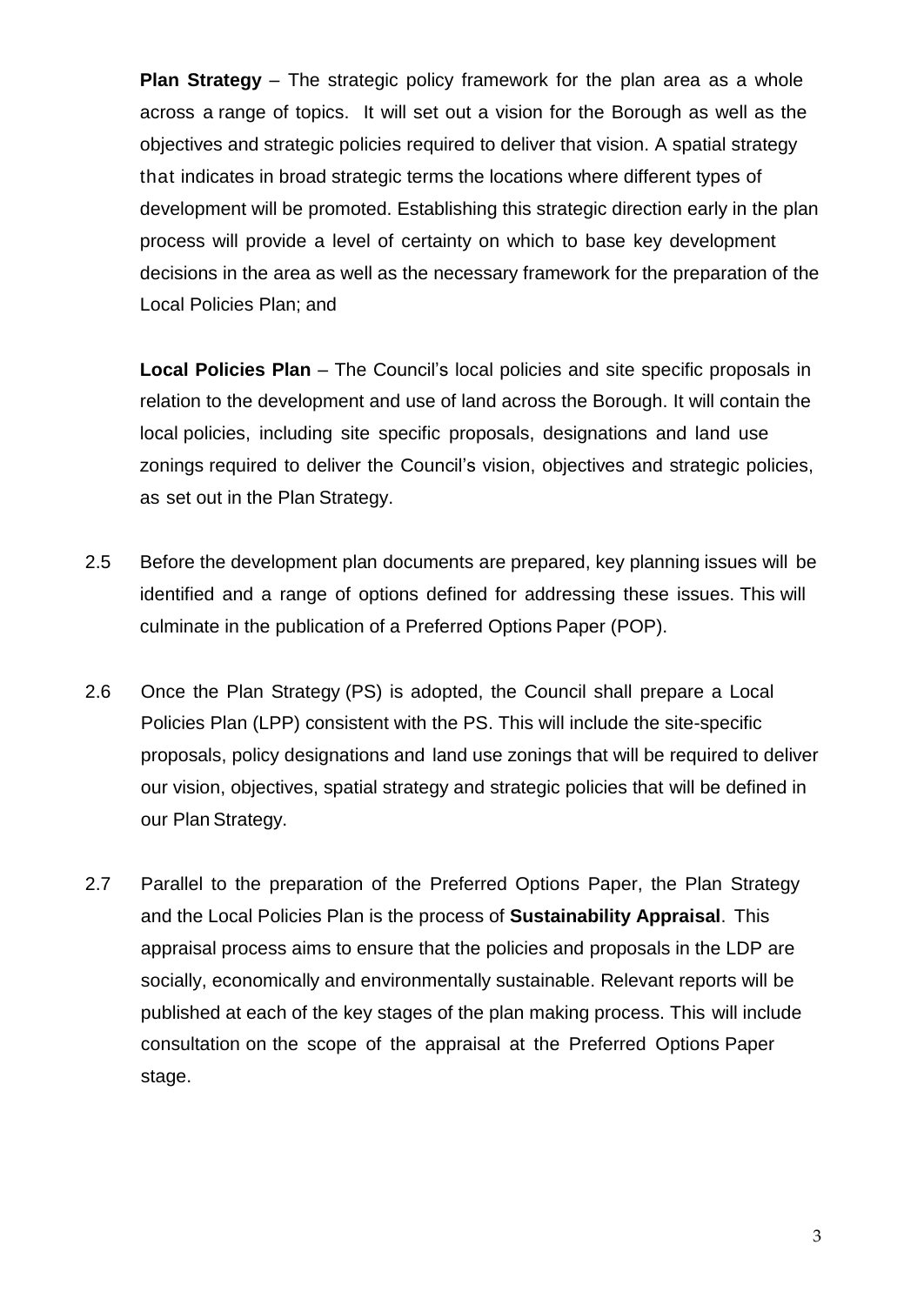### 3 **The Timetable**

3.1 The timetable provides indicative dates<sup>3</sup> for each stage in the production of the Local Development Plan. These are set out briefly below:

**Statement of Community Involvement –** This sets out how the Council intends to engage with the local community and others during the preparation of our new LDP.

**Preferred Options Paper (POP) -** The POP is a public consultation document which will set out the key plan issues for the Borough and the preferred options available to address them. The publication of the POP represents the formal statutory start on the LDP. The POP seeks to promote debate on issues of strategic significance which are likely to influence the shape of future development within the Borough. Any representations or views received as a consequence of its publication will be considered whilst formulating the draft Plan Strategy and Local Policies Plan.

**Draft Plan Strategy (PS) -** The Draft Plan Strategy is a public consultation document (not the final plan). It shall give an indication of the Council's intentions regarding the future development of the Borough and is a key part of the public participation process.

**Independent Examination – (IE)** An IE will be held to determine the 'soundness' of the Draft Plan Strategy, taking into account any representations or counter representations. An Advisory Report of the findings from the Independent Examiner will be issued to Central Government<sup>4</sup>.

 **Binding Report** – following consideration of Advisory Report, Central Government will issue a Binding Report to the Council. The Council must incorporate any changes outlined in the Binding Report into the Plan Strategy.

 $\overline{a}$ <sup>3</sup> In accordance with Regulation 6 of the Planning (Local Development Plan) Regulations (Northern Ireland) 2015,

<sup>4</sup> There is no statutory timeframe for this period of time.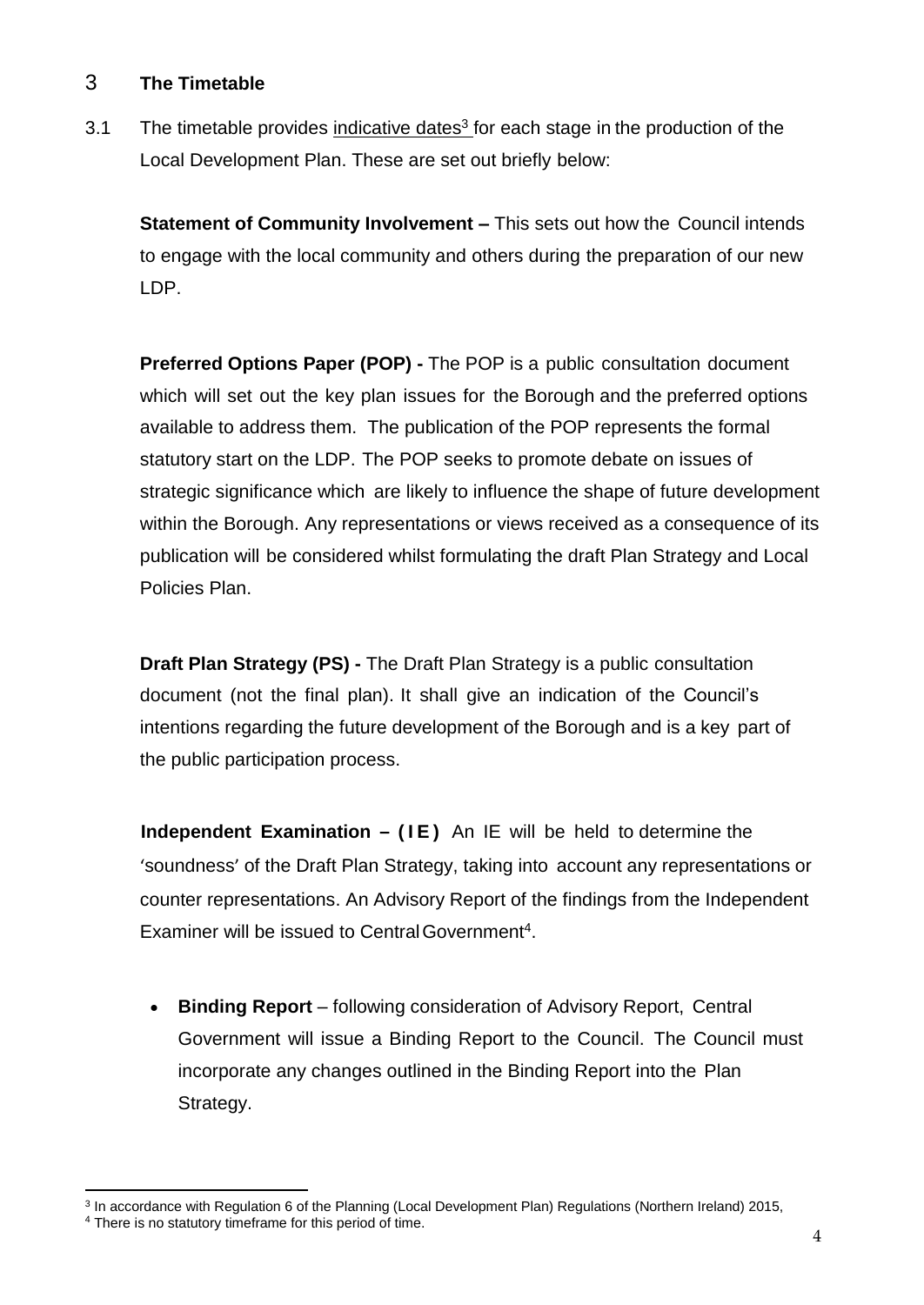**Adoption of Plan Strategy-** Following the Independent Examination, and direction from the Central Government, the Plan Strategy will formally adopted by the Council.

**Local Policies Plan -** The Local Policies Plan is the second document comprising the LDP. The Draft Local Policies Plan is a public consultation document and will contain the Council's detailed land use proposals regarding the future development of the Borough.

- **Independent Examination -** An Independent Examination will be also held to determine the 'soundness' of the Draft Local Policies Plan, taking into account any representations or counter representations. Following the Independent Examination, an Advisory Report of its findings will be issued to Central Government.
- **Binding Report**  following consideration of Advisory Report, Central Government will issue a Binding Report to the Council. The Council must incorporate any changes outlined in the Binding Report into the Local Policies Plan.
- **Adoption of Local Policies Plan -** Following the Independent Examination and direction from Central Government, the Local Policies Plan shall be formally adopted by the Council.
- 3.2 The Council's Statement of Community Involvement sets out the methods of engagement in the Local Development Plan process.
- 3.3 As part of LDP preparation the Council is also required to carry out a number of assessments to accompany the LDP.

**Sustainability Appraisal (SA)** – A tool for appraising policies to ensure they reflect sustainable development objectives (that is social, environmental and economic factors). This is required in relation to both development plan documents and will involve consultation on the scope of the appraisal alongside the POP consultation.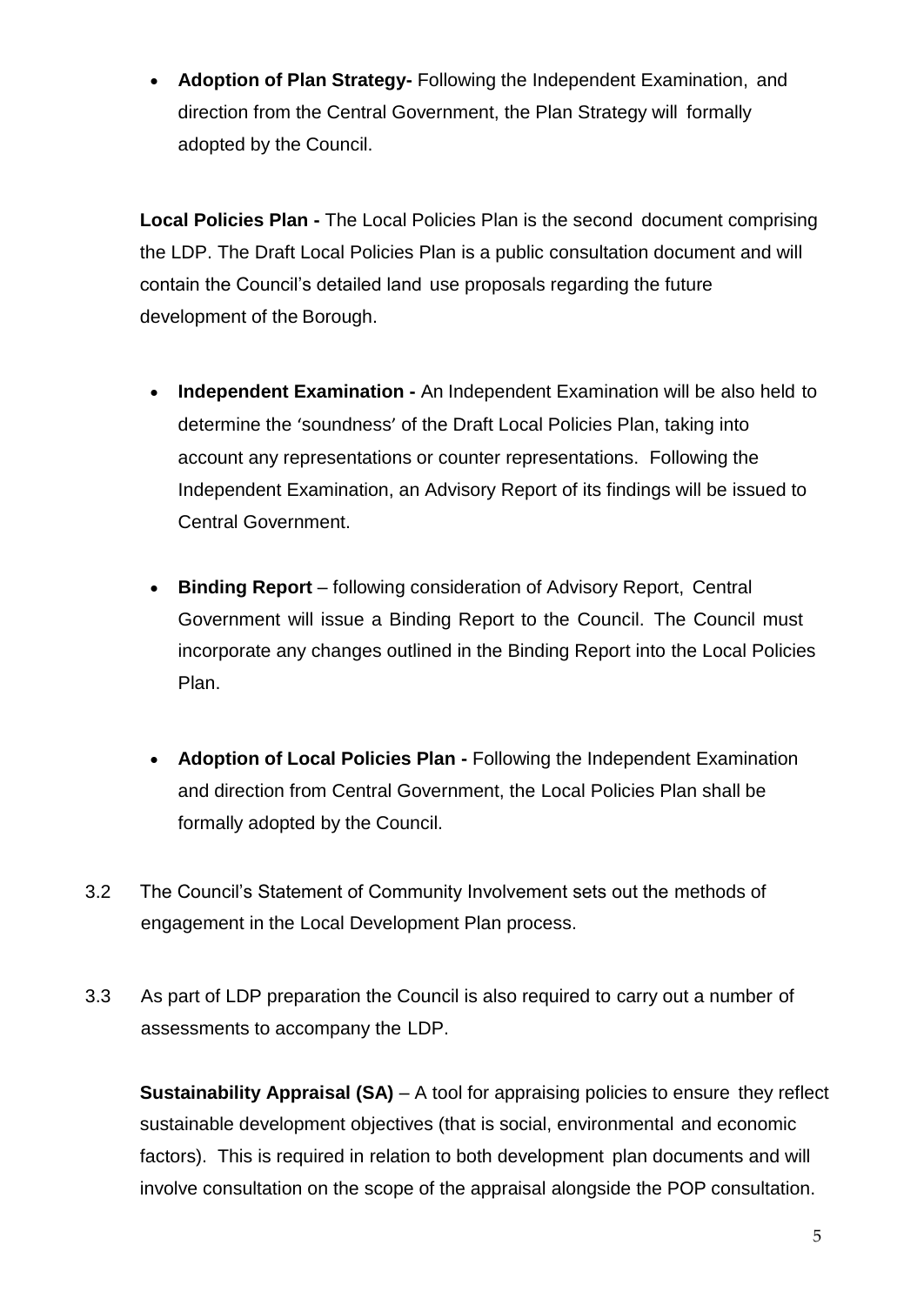**Strategic Environmental Assessment (SEA)** – A procedure to follow that contributes to the integration of environmental considerations in the preparation and adoption of plans and programmes. It will be undertaken in relation to both development plan documents as an integral part of the SA process above. Prior to completing an SEA, an initial screening exercise will be undertaken at the POP stage to determine if the LDP requires a full SEA.

**Habitats Regulations Assessment (HRA) – This considers the potential impact of** LDP policies and proposals on European designated nature conservation sites. Prior to completing an HRA, an initial screening exercise will be undertaken at the POP stage to determine if the LDP requires a full HRA.

**Equality Impact Assessment (EqIA)** – In line with the Council's Equality Scheme, an Equality Screening exercise will be undertaken at the POP stage to assess if the LDP is likely to have an impact on specific groups identified in Section 75 of the Northern Ireland Act 1998. If required, a full EqIA will be undertaken for both the Plan Strategy and the Local Policies Plan. Views on any equality screening documents or draft EqIAs will also be sought as part of the formal consultation processes.

**Rural Proofing** - Rural proofing is the process by which all major policies and proposals (including LDPs) are assessed to determine whether they will have a differential impact on rural areas. If so, potential mitigation measures need to be considered.

### 4 **Delivery of the Local Development Plan**

4.1 There are a number of factors that could potentially impact upon the timescale for delivery of the Local Development Plan. Meeting the indicative timescales set out within the timetable is dependent upon a number of factors, including effective governance arrangements, involvement of Elected Members, a robust level of resourcing (within the LDP team, consultees and that of the Independent Examiner) and the management of risk.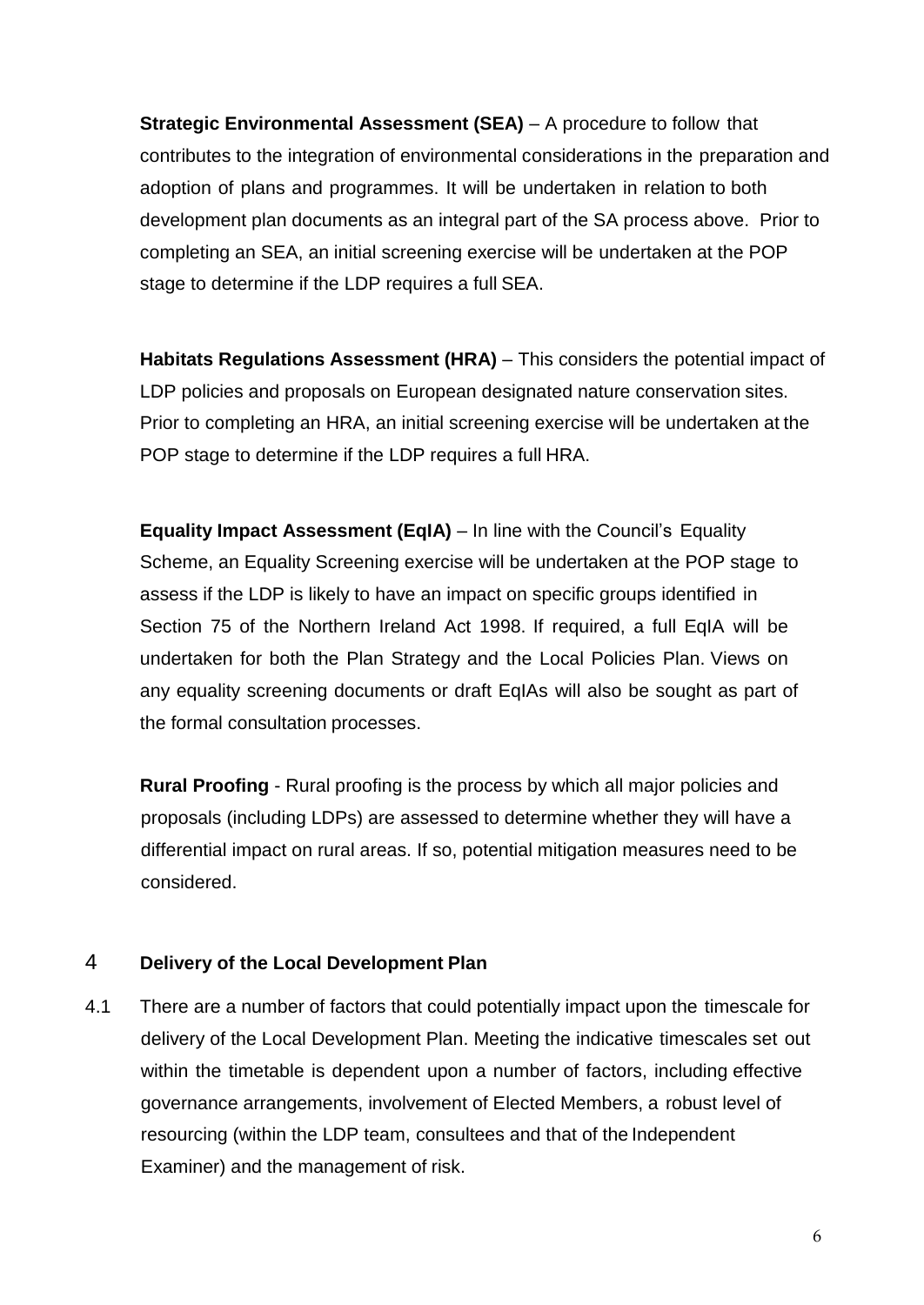- 4.2 It is essential to set out that there are a number of factors which are outwith the Council's control that may impact on the delivery of the LDP within the indicative timescales set out. This includes input from consultees, the duration of the Independent Examination and reporting period, subsequent consideration by the Department,<sup>5</sup> and any potential judicial proceedings.
- 4.3 This timetable sets out a number of steps to manage the plan making process and bring forward any early warning signs to the attention of the Council. These steps are set out below:
	- A work programme will be presented to Elected Members for each key stage of the plan process.
	- Papers will be presented to Elected Members on a regular basis regarding local development plan matters, including key planning topics and findings as they emerge.
	- A Steering Group will be established acting as a high level co-ordinating body that will ensure oversight and strategic input on behalf of the whole community, as well as from planning professionals.
	- A Project Management team will be established comprising Senior Officers from the Council and the Principal Planning Officer. The team will invite representatives from the key statutory/government departments and adjoining councils where appropriate. The purpose of the team is to ensure key consultees co-operate in the plan making process. The Project Management team will be consulted on and act as the screening and scoping group for the SA, incorporating SEA, and EQIA.
	- An annual monitoring report will be produced to inform Elected Members and Central Government on progress in meeting the timetable.
	- Progress reports on the LDP will be submitted on a quarterly basis to the Planning Committee.

<sup>7</sup> the Independent Examiner to provide a report to the Department; nor a timeframe for the reporting to Council by Central Government. $\overline{a}$ <sup>5</sup> There is no provision in legislation in relation to statutory timeframes for the length of the duration of IE, the timeframe for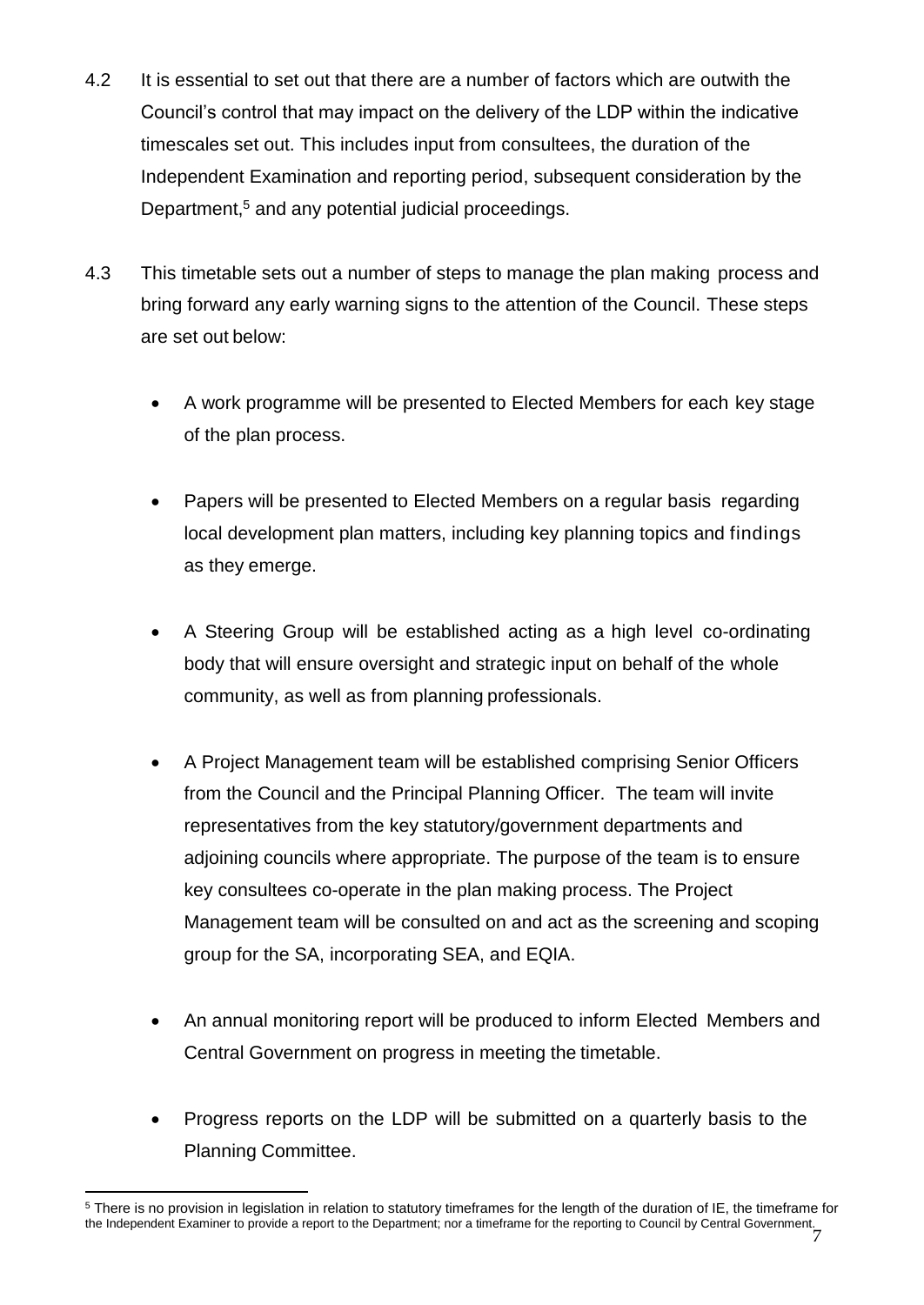### 5 **Risks**

5.1 The delivery of a successful LDP is extremely challenging and there are a number of risks that could slow down the production of the LDP. In order to manage risk, a Risk Register will be established for the project and risks identified. Appendix A sets out the key risks identified in relation to the overall project plan and proposed mitigation measures to be implemented in order to ensure that sound documents are prepared in a timely manner.

#### 6 **Review**

6.1 An annual monitoring report will be produced by the Council to inform Elected Members and relevant Central Government Departments on progress in meeting the timetable. If progress on plan production has become impeded, the timetable will need to be revised and agreed with the Department in accordance with the Development Plan Regulations. In the event that the Plan timetable requires amendment, the Council has the power under the Planning Act 2011 to publish a revised timetable. Any amendments will be publicised and made available on the Council's website.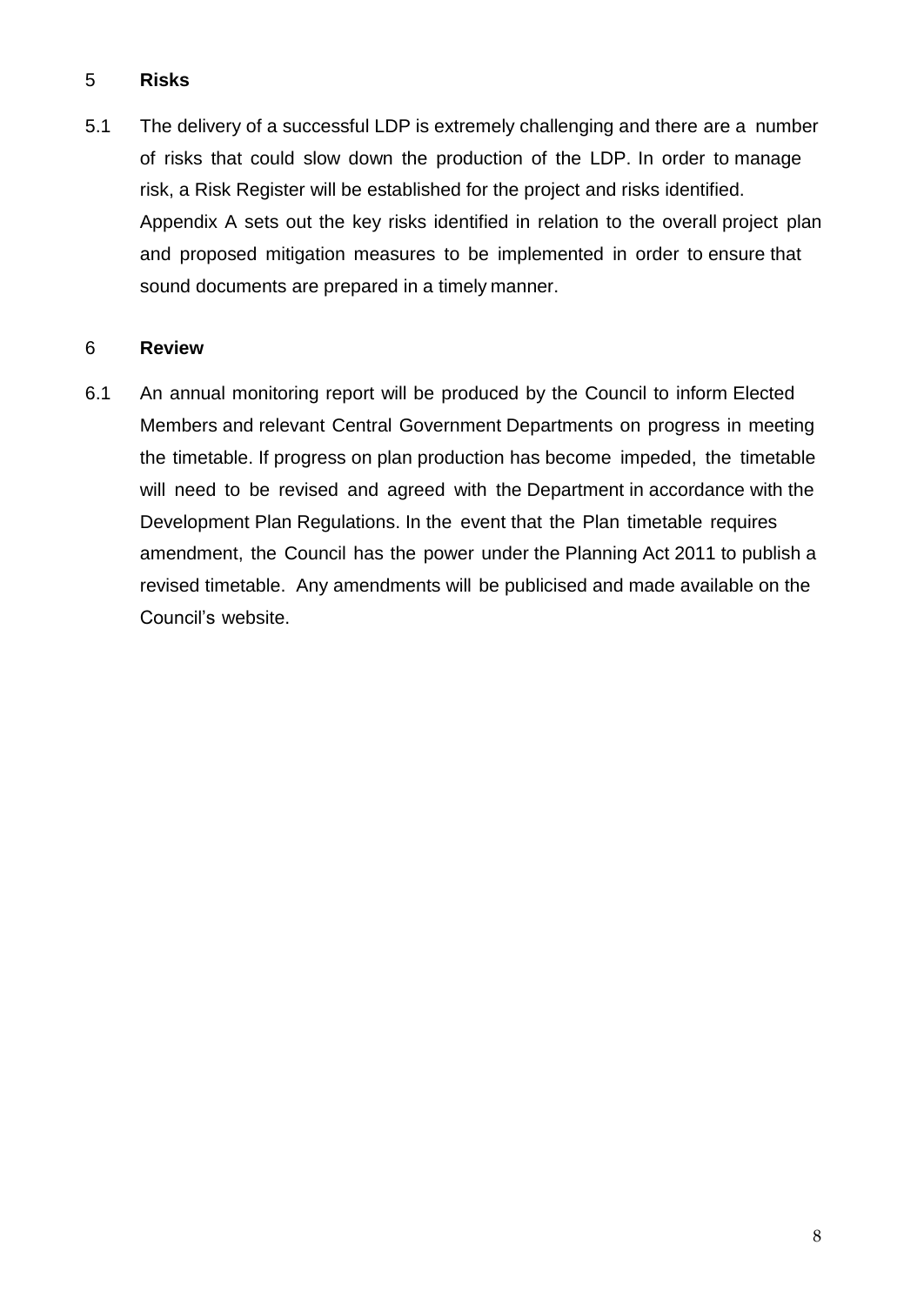## **LDP Timetable**

| <b>Accompanying</b><br><b>Assessments</b>                                                                                                                                          |                                                                                                                                            | <b>INDICATIVE</b><br><b>TIMESCALES</b><br>(financial quarter) |  |
|------------------------------------------------------------------------------------------------------------------------------------------------------------------------------------|--------------------------------------------------------------------------------------------------------------------------------------------|---------------------------------------------------------------|--|
| Key Stage 1 - Plan preparation                                                                                                                                                     |                                                                                                                                            |                                                               |  |
| <b>Agree Timetable</b>                                                                                                                                                             |                                                                                                                                            | Quarter 1-2<br>2017/18                                        |  |
| (following resolution of Full<br>Council and consultation with<br>PAC timetable shall issue to Dfl<br>for agreement)                                                               |                                                                                                                                            |                                                               |  |
|                                                                                                                                                                                    | Invite comments from<br>Consultation Body (NIEA) on<br>draft Sustainability Appraisal<br>(SA) (incorporating SEA)<br><b>Scoping Report</b> | Quarter 4<br>2017/18                                          |  |
| <b>Publication of Preferred</b><br><b>Options Paper (POP)</b>                                                                                                                      | <b>Publication of SA Interim</b><br>Report comprising<br>Scoping Report and                                                                | Quarter $2 - 3$ 2018/19                                       |  |
| <b>Statutory Public</b><br><b>Consultation (12 weeks)</b>                                                                                                                          | appraisal of alternatives.<br>Screening for HRA and<br><b>EQIA</b>                                                                         |                                                               |  |
|                                                                                                                                                                                    | Key Stage 2 - Plan Strategy                                                                                                                |                                                               |  |
| <b>Publication of draft Plan</b><br><b>Strategy (PS)</b><br><b>Statutory Public</b><br><b>Consultation (8 weeks:</b><br>Representations)<br>(8 weeks: Counter-<br>representations) | Publication of SA Report<br>(incorporating SEA)<br>Publication of draft<br>HRA, Rural Proofing<br>Report & EQIA<br>where relevant          | Quarter 1-3<br>2019/20                                        |  |
|                                                                                                                                                                                    |                                                                                                                                            |                                                               |  |
| Independent<br><b>Examination (IE) of Plan</b><br><b>Strategy</b>                                                                                                                  | IE advisory report to Dfl.<br>Dfl issues Binding Report to<br>Council (See Note 2)<br>Council considers Dfl report                         | Quarter 4<br>2019/20 -<br>Quarter 2<br>2020-21                |  |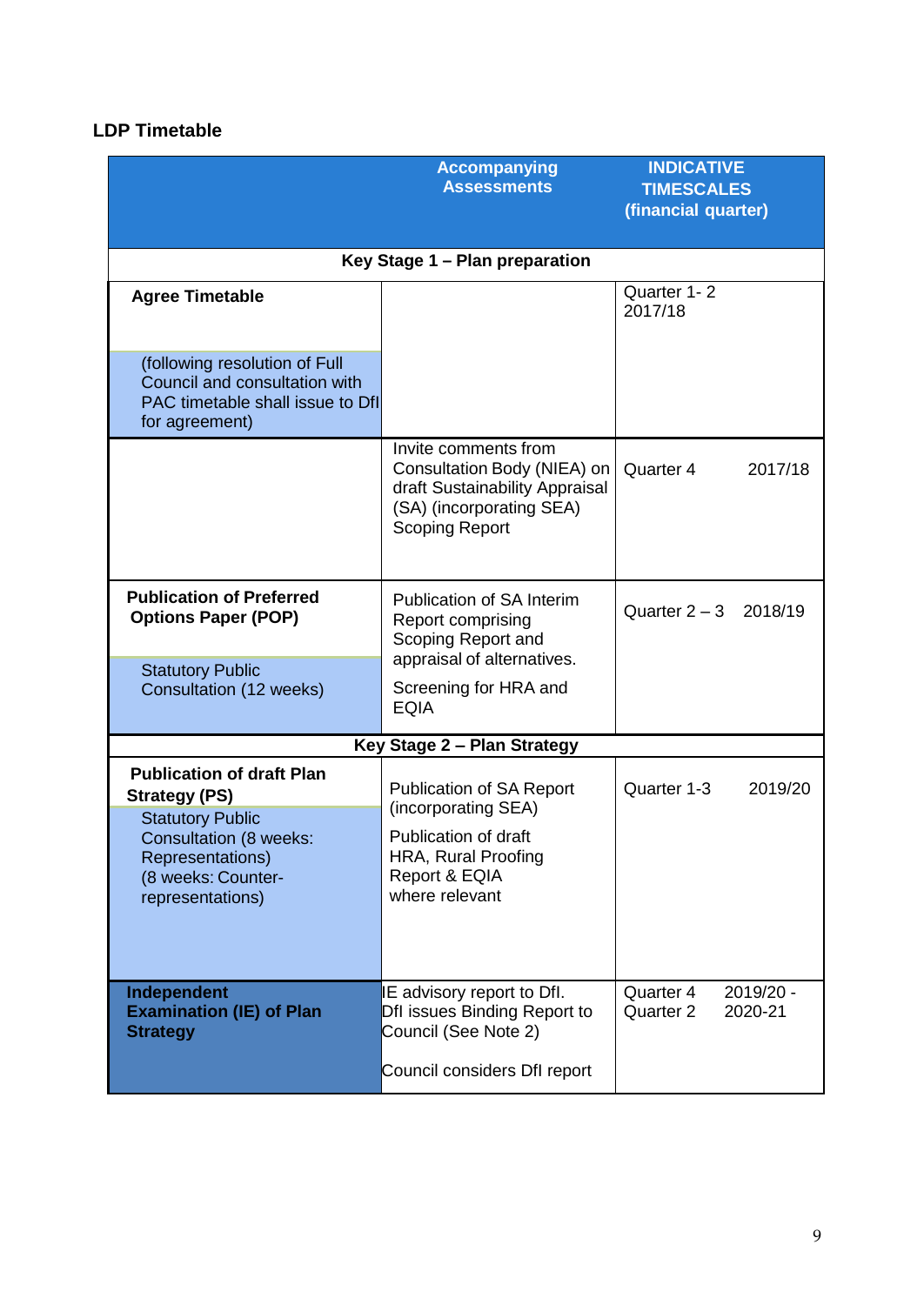| <b>Adoption of Plan Strategy</b>                                                                                                 | Publication of SA<br><b>Adoption Report</b><br>(incorporating SEA),<br>HRA, EQIA and<br><b>Rural Proofing</b>                                                                                         | Quarter 1<br>2021/22                     |  |
|----------------------------------------------------------------------------------------------------------------------------------|-------------------------------------------------------------------------------------------------------------------------------------------------------------------------------------------------------|------------------------------------------|--|
|                                                                                                                                  | <b>Stage 3 - Local Policies Plan (LPP)</b>                                                                                                                                                            |                                          |  |
|                                                                                                                                  | Invite comments from<br><b>Consultation Body</b><br>(NIEA) on updated SA<br>(incorporating SEA)<br><b>Scoping Report</b>                                                                              |                                          |  |
| <b>Publication of draft Local</b><br><b>Policies Plan (LPP)</b>                                                                  | <b>Publication of SA Report</b><br>(incorporating SEA)                                                                                                                                                | Quarter 2-3<br>2021/22                   |  |
| <b>Statutory Public</b><br><b>Consultation (8 weeks:</b><br><b>Representations)</b><br>(8 weeks: Counter-<br>representations)    | Publication HRA,<br><b>Rural Proofing &amp;</b><br><b>EQIA where relevant</b>                                                                                                                         |                                          |  |
| <b>Independent Examination</b><br>of Local Policies Plan (4<br>week notification period<br>required prior)                       |                                                                                                                                                                                                       | Quarter 1-3<br>2022/23                   |  |
| <b>Adoption of Local Policies</b><br>Plan                                                                                        | <b>Publication of SA</b><br><b>Adoption Report</b><br>(incorporating SEA)<br>Publication of<br><b>Habitats</b><br>Regulation<br>Assessment and<br><b>EQIA and Rural</b><br>proofing where<br>relevant | Quarter 3 2022/23 -<br>Quarter 1 2023/24 |  |
| <b>Stage 4 - Monitoring and Review</b>                                                                                           |                                                                                                                                                                                                       |                                          |  |
| <b>Prepare New timetable and</b><br><b>Monitoring and Review of</b><br><b>LDP</b><br><b>Annual Monitor</b><br>5 & 10 Year Review | Monitoring of SA and<br>other Assessments<br>as required.                                                                                                                                             | On going                                 |  |

**Note 1**: SEA (Strategic Environmental Assessment); HRA (Habitats Regulation Assessment): EQIA (Equality Impact Assessment); SA (Sustainability Appraisal)

**Note 2**: Timescales are indicative only and do not take account of any factors which may delay the progress of the plan such as any legislative changes, any regionalpolicy changes, the availability of resources and other factors outside the control of the Council. The progress to the LPP stage is dependent on receipt of report from Independent Examiner to DfI and subsequent issue of Direction by DfI to Council (of which there is no statutory timeframe - thus the timetable is estimated to best possible turnaround thereafter).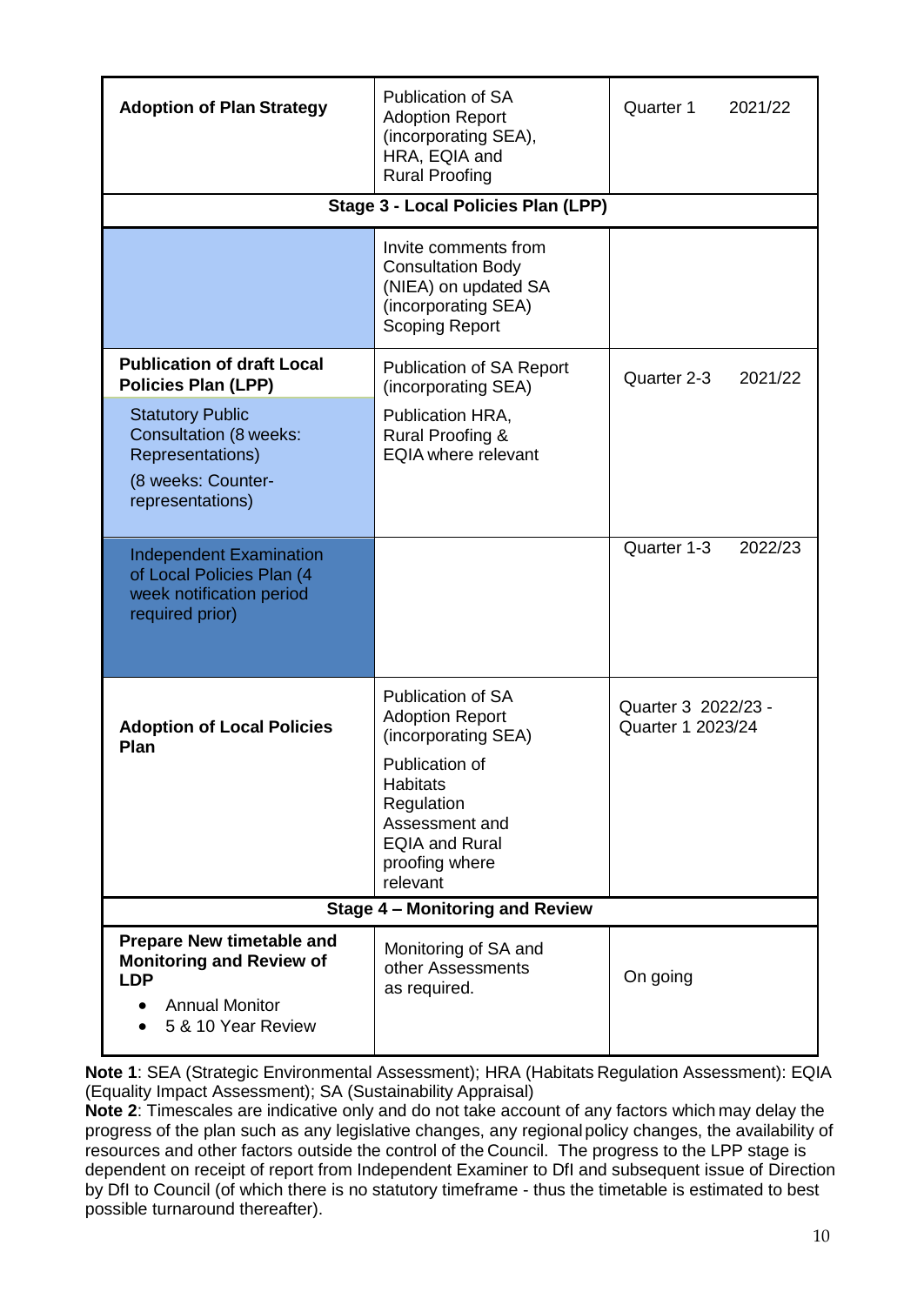# **Appendix A - Risk**

| <b>Issue</b>                                                                                                                      | <b>Risk</b>                                                                                                                                                                         | <b>Mitigation</b>                                                                                                                                                                                                                                                                                                                  |
|-----------------------------------------------------------------------------------------------------------------------------------|-------------------------------------------------------------------------------------------------------------------------------------------------------------------------------------|------------------------------------------------------------------------------------------------------------------------------------------------------------------------------------------------------------------------------------------------------------------------------------------------------------------------------------|
| Scale and nature of<br>work $-$<br>LDP timeframe too<br>exacting to match<br>resources. Staff<br>resource levels to<br>match task | Scale and uncertainty of new LDP<br>process. Impediments to delivery could<br>pose reputational harm.                                                                               | Continued corporate commitment to a robust level of resourcing the<br>LDP work. The LDP will continue to be recognised as a high priority.<br>Robust management of staff resources and cross service and<br>Partnership working.<br>Ensure sufficient staff resources to match work requirement.<br>Further recruitment potential. |
| Lack of specialist<br>resources                                                                                                   | Elements of the LDP will require specialist<br>technical skills and there is a risk that<br>some of this work cannot be progressed in-<br>house.                                    | Close working with partners who have the necessary skills. Use<br>of external consultants to support LDP team as appropriate.                                                                                                                                                                                                      |
| <b>Financial resources</b>                                                                                                        | Sufficient resources required for all<br>elements- especially consultancy.                                                                                                          | Financial planning and resourcing.                                                                                                                                                                                                                                                                                                 |
| Unquantifiable level<br>of likely public<br>interest                                                                              | Number and nature of representations is<br>not quantifiable.                                                                                                                        | Resources required to manage consultation process. (Including ICT<br>requirements to manage representations).                                                                                                                                                                                                                      |
| Lack of capacity of<br>other statutory<br>agencies                                                                                | Statutory agencies will need to be<br>adequately resourced to ensure there is<br>capacity to engage with and respond to<br>multiple LDP preparation processes<br>across the region. | The LDP Timetable provides forward notice.<br>Maintain contact with key stakeholders to minimise prospective<br>slippage.<br>Need for effective and timely engagement raised at a regional<br>level with Senior Officers.                                                                                                          |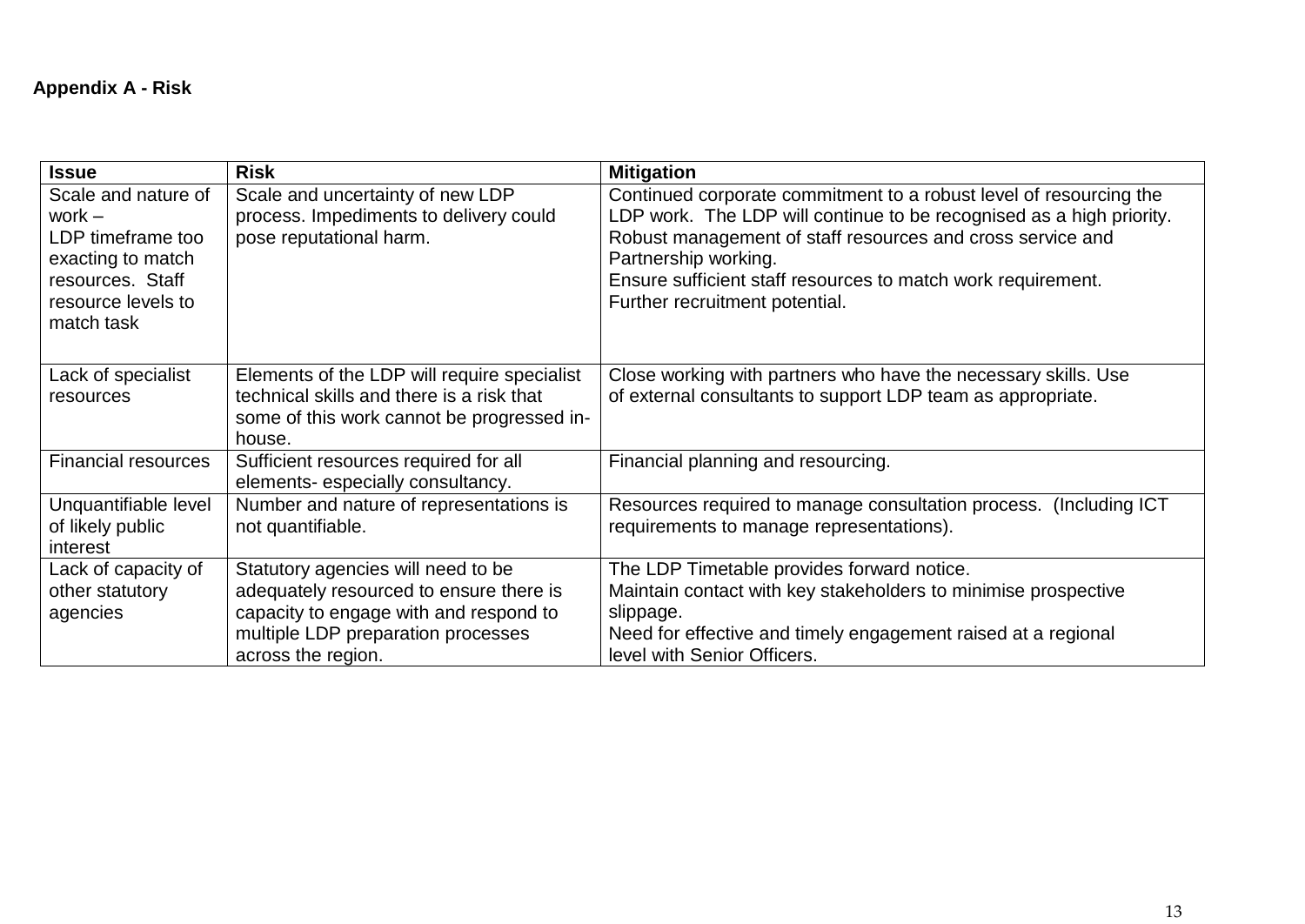| Changes in regional statutory or non-<br>Changes to regional<br>policy, legislation or<br>statutory policy guidance and advice could<br>affect the content and direction of local<br>guidance during the<br>preparation of the<br>policy preparation and decisions may<br>cause delays in the LDP. Similarly,<br>LDP<br>changes to planning legislation and/or<br>subordinate regulations could introduce<br>amendments to the plan making process, | Monitoring of likely changes.<br>Engagement with central government and PAC/IE body.                                                                                                             |  |
|-----------------------------------------------------------------------------------------------------------------------------------------------------------------------------------------------------------------------------------------------------------------------------------------------------------------------------------------------------------------------------------------------------------------------------------------------------|--------------------------------------------------------------------------------------------------------------------------------------------------------------------------------------------------|--|
|                                                                                                                                                                                                                                                                                                                                                                                                                                                     | introducing new obligations and<br>necessitating additional work.<br>Unforeseen additional work may also<br>be required as a result of new<br>emerging evidence at a local or<br>regional level. |  |